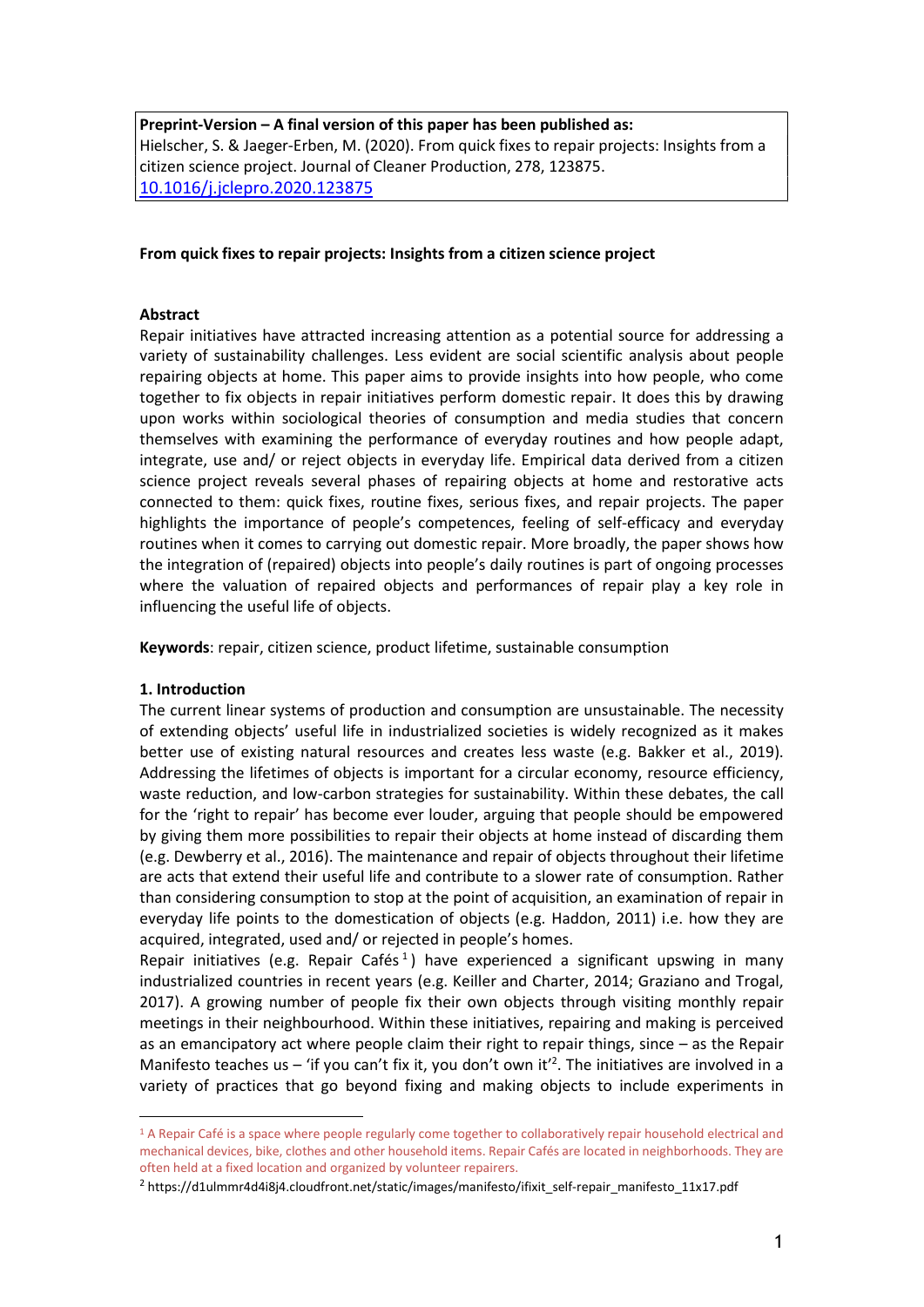principled ideas of object's useful life, circular economy and collaborative consumption (e.g. Dewberry et al., 2016; Isenhour and Reno, 2019). Initiatives enable repair of goods, whilst culturally engaging in repair is argued to cultivate post-consumerist values through stronger associations with the repaired objects (Rosner, 2013; Ratto and Boler, 2014).

Social scientific analyses of repair initiatives have started to emerge where repair is considered to be a collaborative act (e.g. Houston et al., 2016); however, less evident within these studies are questions relating to repairing objects at home (Gregson et al., 2009). A small group of research scholars concerned with the sociology of repair (e.g. Henke, 2000; Martinez, 2017; Jackson, 2019) have investigated repair, maintenance and ridding activities at home (e.g. Gregson et al., 2009; Bix, 2009; Carr, 2017). In this paper, we draw on literature concerned with the performance of everyday practices (e.g. Maller, 2015) and the domestication of everyday technologies (e.g. Haddon, 2011) to go beyond early moments of acquisition of objects in people's homes and interrogate moments of repair. Building particularly on the work of Gregson et al. (2009) the paper draws attention to several phases of repair: diagnosing, fixing and integrating (or ridding) objects that show how objects are part of recurring processes of adoption, use and integration.

In order to contribute further to the sociology of repair and link it to research on sustainable consumption in everyday life, the paper addresses the following research questions: What forms of repair work is performed at home and how are these performances linked to notions of prolonging the useful life of objects?

With these research questions in mind, the analysis draws on empirical evidence grounded within a citizen science research project on repair that brought together academic researchers, practitioners from repair network organisations, and regular visitors and fixers from Repair Cafés.

 In the following, we briefly position the paper in the existing research on repair work at home before we present the conceptual framing of the research project. Then, we outline our methodological approach, drawing on citizen science research. This is then built on in the next section to detail the empirical findings, providing insights into repairing objects at home. Finally, we discuss the relevance of examining repair in everyday life and offer concluding reflections on its links to prolonging the useful life of objects.

#### 2. Background and conceptual framing: Researching repair in daily life

Before we turn to the conceptual framing of the paper, we review some of the existing literature on repair to position our work. For a long time, maintenance and repair activities "have been neglected by nearly all commentators as somehow beneath their notice" (Graham and Thrift, 2007:1). Jackson (2014:227) has similarly argued that "maintenance and repair constitute crucial but vastly understudied sites", pointing towards the often "productivist bias" when scholars have studied production and consumption cycles. Moments of repair and ridding are as common in everyday life as instances of production and acquisition and therefore deserve further investigation (Gregson et al., 2009). Even studies that look at the uptake and use of objects (e.g. Haddon, 2011) frequently examine early encounters of people interacting with objects in their homes rather than paying attention to maintenance, repair and ridding (Jackson, 2014).

Growing academic and policy interests into creating circular economies and more sustainable consumption patterns have led to increased investigations into reuse and repair (e.g. Wieser and Tröger, 2018). As part of this work, some researchers have stressed to move away from purely instrumental understandings of repair e.g. as ways to fix broken objects to reduce waste (e.g. Rosner, 2014). In particular, researchers concerned with the sociology of repair have highlighted the skills, emotions and sensual knowledge involved in these activities (Dant, 2010), encompassing "creative, innovative and reconstituting capability and sensibility" (Spring and Araujo, 2017:20). Repair does not only entail fixing an object i.e. restore them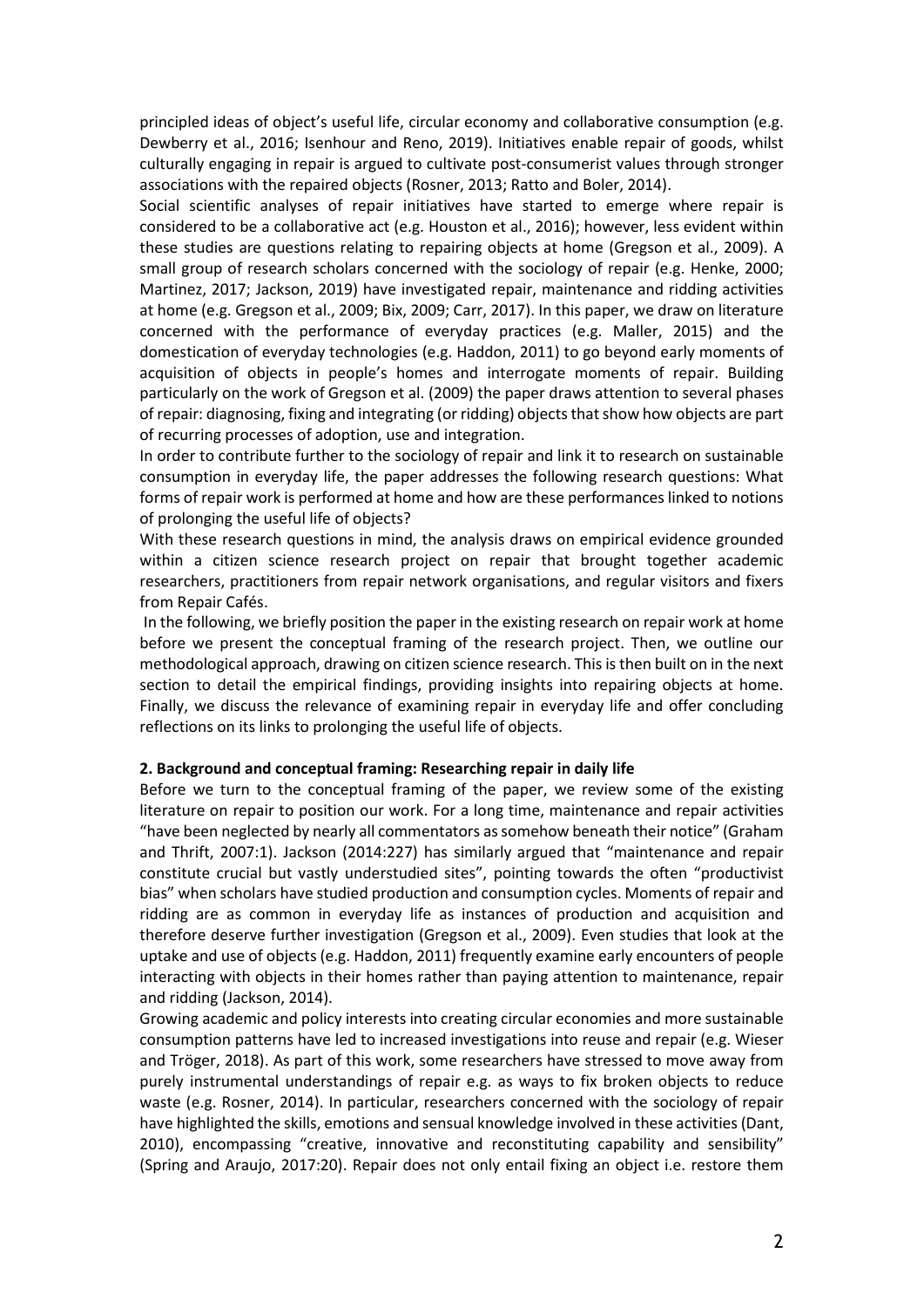back to their old condition but also improvisation and innovation (Graham and Thrift, 2007) and care and emotional labor (Houston, 2019). Moreover, researchers have drawn attention to the cultural and social values attached to repair, questioning existing social, political, technological, and economic relations (e.g. Jackson and Kang, 2014; Graziano and Trogal, 2017), for example, critiquing design and manufacturing practices that do not regularly allow for objects to be repaired. McLaren (2018:136) has pushed this argument further, assigning a central role to the "ethics of repair". He sees repair as a process by which humans engage with the past and future, by reconstructing and restoring their environments (or objects within them) to their original purpose or by reconciliating or reconfigurating materials to new purposes.

Similarly, Gregson et al. (2009:248) have identified several "restorative acts" related to repair at homes: a) quick-fix mask, b) restoration, and c) refabrication, highlighting how domestic repair goes along with both an object's devaluation and revaluation. For example, the quickfix mask means that an object is repaired but not fully returned to its previous condition (e.g. aesthetics and function). For Gregson et al. (2009:248) the quick-fix mask can be "socially problematic" as it can be "signaling the devaluation of objects". Such devaluation might not occur if people restore objects to their previous pristine state i.e. repair as restoration. Refabrication can actually increase the value of objects. Here, objects are not just restored but also improved; for example, a new, expensive material is used to fix the object or a different technique. As also pointed out by Graham and Thrift (2007:6), repair "does not have to mean exact restoration", drawing attention to notions of "improvement, innovation, and even growth" that can be linked to acts of repair.

In addition to drawing attention to the restorative and creative dimensions of repair, some of the literature has interrogated notions of care (Houston 2019) and emotional attachment (Chapman 2005; Errázuriz 2019) through investigating repair activities. Repairing objects cannot be fully understood without embedding it into the socio-material conduct of everyday life, including daily routines. Normative and emotional activities are enacted through repair that can be experienced as being empowering but also these activities can be inherently fragile and vulnerable. Errázuriz (2019:56) has described repair of objects as "commitment in action" that generates a close relation between people and objects and can lead to longlasting relationships. According to him, repair works as a strategy to conserve the value and affirm the function of objects within people's homes. Everyday care also implies recognising objects' fragility i.e. being in a state of functioning but also submitted to increasing wear and tear.

The fragility of objects can lead to repair and ridding activities, influencing the useful life of objects in people's homes. Moreover, the "physical failure and deterioration" in objects "have implications for actualizing practices, disrupting and intervening habitualized ways of doing particular activities" at home (Gregson et al. 2009:250). For example, a puncture in one's bike no longer allows people to cycle to work. Objects need to be replaced or repaired to be able to continue to perform daily practices (e.g. cycling to work). Repaired (and functioning) objects ensure that daily practices can be performed and therefore is "central to the stability and order of particular homes" (Gregson et al. 2009:268). Our research builds on the sociology of repair (mainly the work by Gregson et al. (2009)) through investigating repair activities in people's homes. It allows us to examine the different "restorative acts" in relation to people's differing engagements with repair. We particularly focus on how repair sits within the domestication of objects and performance of daily practices in people's homes.

We take procedural perspective on repair and assume that the performance involved in repair stretches across phases of diagnosing, opening up and fixing objects. Such performances entail physical demands and mental abilities, including working out whether something can no longer be used and how it could potentially be fixed. People often draw on shared ideas and meanings surrounding whether an object is no longer functioning (or not), worth fixing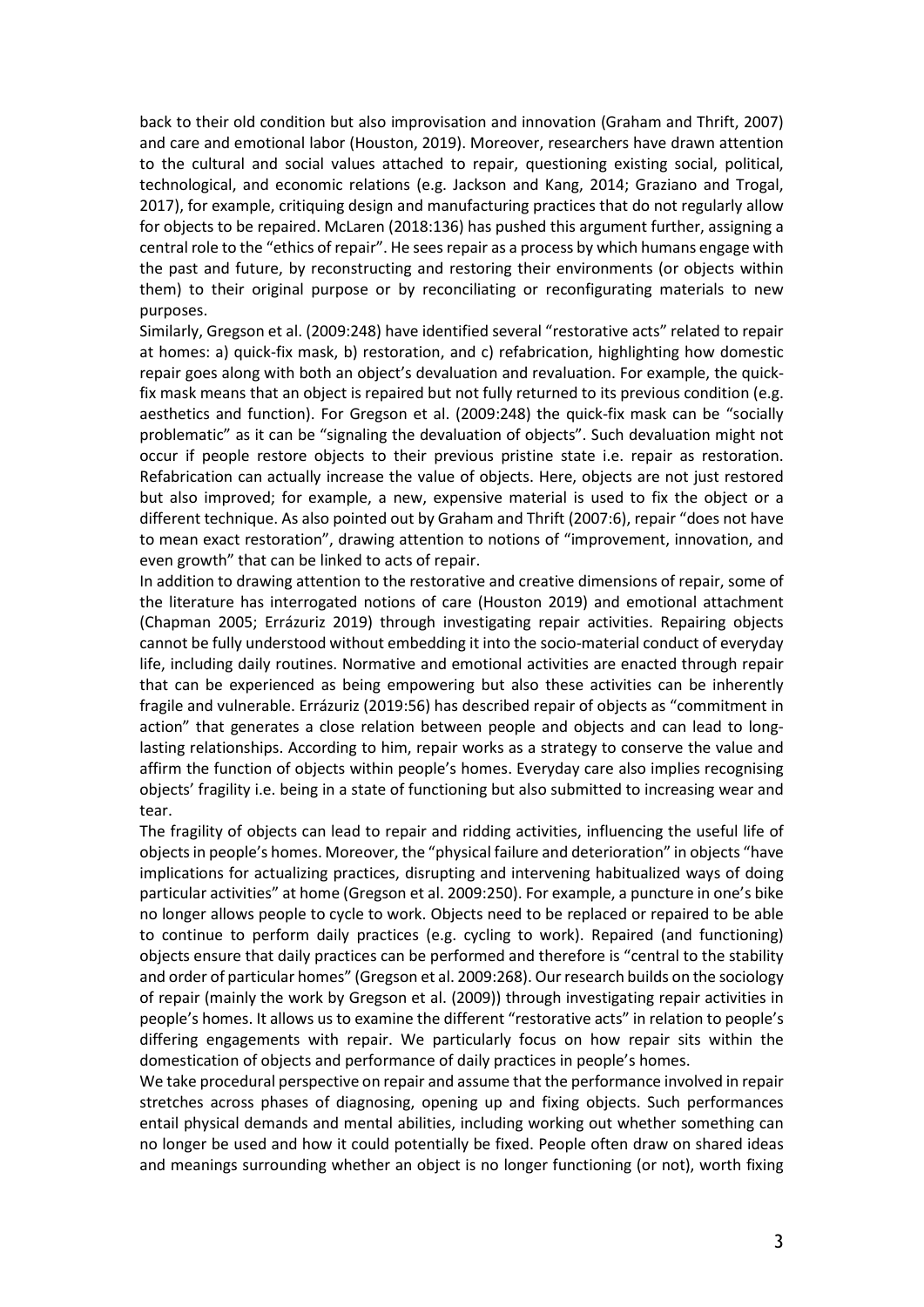(or not) and/ or safe to use after it has been repaired. Whilst performing these practices, people make use of a variety of tools and competences, such as screwdrivers and rags to be able to open up and/ or fix objects. They also experience several emotions such as feeling disappointment with the no longer functioning objects and/ or anxious about breaking the object even more during the fixing process.

For the purpose of this paper, we conceive repair as being performed in everyday life. Looking at these performances has aided the process of examining them empirically; still, they have not necessarily allowed an understanding of how objects are taken up and used and, in particular, whether repaired objects are reintegrated into people's daily routines. This reintegration is integral to prolonging an object's useful life. Some of the research within media studies has interrogated people's interactions with objects; for example, the domestication approach is grounded in examining the adoption of technologies in everyday life (e.g. Silverstone et al., 1992). Influenced by Norwegian researchers, the approach was increasingly linked to concepts derived from the social shaping of technology literature (Sorensen, 1994; Lie and Sorensen, 1996). Researchers were interested in examining how people make sense of objects, asking questions such as how they experience objects and how do people make use of objects to perform daily routines (for a review, see Haddon, 2011). The co-shaping of objects and people was frequently the focus of these studies, examining how the shaping process continued once objects were used and why and how they "emerge in the form they do" (Haddon, 2011:312).

Domestication commonly refers to the incorporation of objects into daily routines, transforming "unfamiliar, exciting, and possible threatening things" (Oudshoorn and Pinch, 2005:14) into familiar ones. Sorensen et al. (2000) have argued four dimensions that make up the domestication approach when investigating the uptake of objects in daily life. Such dimensions are part of a "[m]ulti-dynamic process in which the artefact must be acquired (that is, bought or made accessible in some other way), placed (that is, put in physical space as well as in mental space), interpreted (in the sense that it is given meaning within the household or the local context, and given symbolic value to the outside world), and integrated into social practices of action" (Laegran, 2005:82). Such an approach attempts to move away from the idea of a passive consumer and aims to examine what happens when objects are consumed at home (Sorensen, 1994). Here, the incorporation of technologies is considered to be part of a dual process where objects can redefine existing routines and daily life activities shape these objects over time (Oudshoorn and Pinch, 2005).

Thus, in addition to considering the literature on the sociology of repair, we draw on sociological theories of consumption and media studies that concern themselves with the performance of daily practices and ways people use, adapt, integrate and/ or reject objects at home to better understand the performance of repair and the domestication of broken/ to be repaired/ repaired objects. In the next section, we outline the methodological approach of the research: citizen science research.

### 3. Research methodology

The findings presented in the paper are drawn from a citizen science research study into repair. Citizen science has been described as the involvement of people in science processes, who are not institutionally bound to a field of academic science (Richter et al., 2016). Frequently, citizen science approaches have been grounded in collective data collection activities rather than co-designing research projects' aims, methods and analyses with citizens (Dickel and Franzen, 2016). The aim of our research study was to collaboratively collect data and analyse it with people derived from repair communities (i.e. visitors and members of Repair Cafés and Makerspaces) to be able to collectively examine experiences, competences and knowledge related to repair in everyday life. The research team consisted of thirty-eight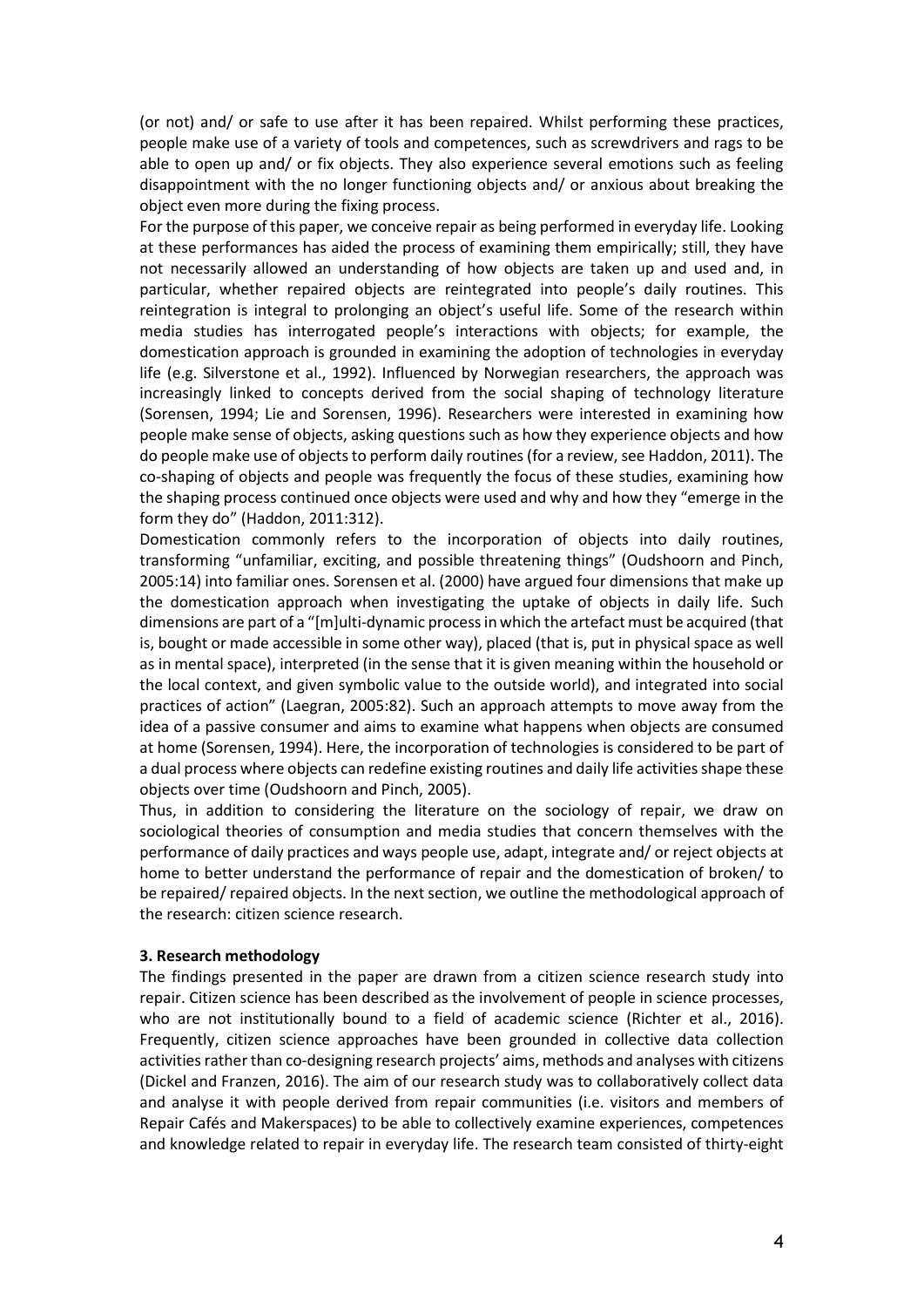citizen scientists, four academic scientists and four practitioners (who work with repair and making initiatives).

Our citizen science research was grounded in a mix of three methodological approaches that drew on a 1) cultural probe methodology<sup>3</sup> (e.g. Gaver, 1999), 2) eight participatory research workshops in repair and making workshops, and 3) seventeen follow-up in-depth interviews with some of the citizen scientists. In doing so, it draws on the principle of triangulation which postulates that valid findings can only be brought forward by a combination of different methodological approaches that systematically cater for the shortcomings of the respective other method (Flick et al., 2004). The project started with an open call for participating in the research that was distributed through several mailing lists and conversations with local organisers, members and visitors linked to repair and making networks. The recruitment process was mainly organised by the four practitioners in the research team. The team made use of a self-selection sample strategy within the repair and maker community where anyone was able to participate in the project. Thirty-two citizen scientists expressed an interest and took part in the research at four Repair Cafés and Makerspaces across Germany between March 2018 and September 2019. The sample of citizen scientist was diverse in age, socioeconomic background, roles taken in the initiatives (including frequency and amount of visits) and repair skills.

Data collection and analysis for the project drew on the cultural probe methodology (e.g. Gaver, 1999). Probes are designed, creative tasks that make up a pack of probes (e.g. maps to complete, thoughts to be recorded, diaries to be kept, and/ or cards to fill in), which is sent to participants in the research (see Figure 1, depicting the project's pack of probes). Participants engage with and work on these tasks in their own time over a period of time before sending them back. The idea is that the researcher can get to know people's everyday lives, experiences and emotions in creative ways (Gaver et al., 2004). Our aim was to appropriate the method for citizen science research. Instead of inspiring the academic researchers, the cultural probes were re-designed so that the citizen scientists could engage in a "study of the self" (Rapport, 2007:257) as well as a means to enable a co-production of knowledge between citizen and academic scientists. First, we co-developed sixteen creative tasks with the citizen scientists during workshops that were integrated into our introspection pack (see Figure 1). Second, the citizen and academic scientists lived and worked on the introspection pack for around three months (see annex 1 for a list of the introspection tasks). Third, we came back together in participatory data analysis workshops to collaboratively develop some research findings, and finally, we created an exhibition about repair in which some of the findings have been shown to the public (see Table 1, for an overview of the research process).

--------------insert Figure 1 here-----------------

### Figure 1: Our pack with tasks send to the citizen scientists

| <b>Research process and activities</b>                                                                                                                                                                                                   | Data collected and type of analysis conducted                                        |
|------------------------------------------------------------------------------------------------------------------------------------------------------------------------------------------------------------------------------------------|--------------------------------------------------------------------------------------|
| Participatory research workshops between<br>citizen scientists, practitioners and academic<br>scientist to introduce and further co-develop the<br>methodological approach, for example, creating<br>the tasks in the introspection pack | Personal stories and narratives around repair<br>Tasks within the introspection pack |

#### Table 1: Outline of the research process

<sup>&</sup>lt;sup>3</sup> Cultural probe were developed by a design group led by Bill Gaver as part of an EU funded project in 1999 to be able to engage with people and their everyday life through a design research process in an empathic way (in particular where designers/ researchers are unable to immerse themselves in these everyday life settings). Since then, cultural probes have been used and adapted for design and social science research.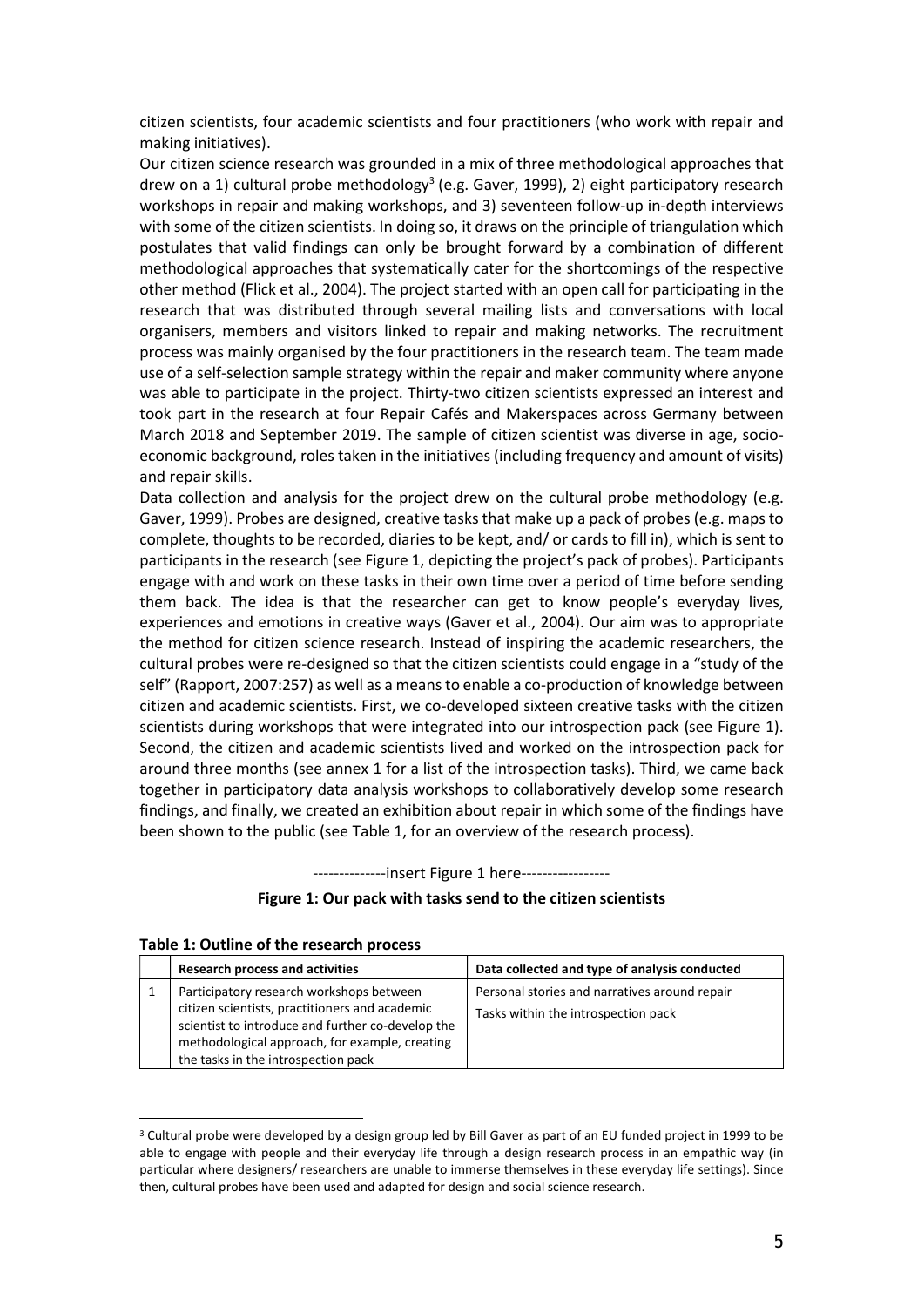| $\overline{2}$ | Self-observations and diary keeping through<br>citizen scientists, practitioners and academic<br>scientist living with and working on the tasks in<br>the introspection pack        | Qualitative accounts of repair in daily life through<br>working with the tasks within the introspection pack                                                       |
|----------------|-------------------------------------------------------------------------------------------------------------------------------------------------------------------------------------|--------------------------------------------------------------------------------------------------------------------------------------------------------------------|
| 3              | Participatory data analysis workshops between<br>citizen scientists, practitioners and academic<br>scientist where the collected data was presented<br>and collaboratively analysed | Collective, comparative qualitative analysis of<br>accounts in the introspection pack, developing<br>hypothesis and research findings on performances<br>of repair |
| 4              | Bilateral exchange based on unstructured<br>interviews between academic scientists and<br>individual citizen scientist about their<br>introspection pack                            | Qualitative data on repair in daily life through in-<br>depth interviews                                                                                           |
| 5.             | Open, Inductive and deductive coding of all of<br>the qualitative data collected by academic<br>scientists                                                                          | Qualitative, thematic analysis                                                                                                                                     |
| 6              | Summary of results for different audiences                                                                                                                                          | Physical and virtual exhibitions, practitioner reports<br>and academic papers                                                                                      |

The data collected from the introspection packs consisted of drawings, object stories, photographs, different types of written documents (e.g. diaries and narratives), small handcrafted items, and transcripts from workshops and interviews. Some of the tasks in the introspection pack had a more experimental dimension e.g. writing an obituary for one of their objects that had been recently thrown away. These tasks were aimed to encourage the citizen scientists to reflect upon their repair activities and objects at home in a new light. Other tasks required less interpretive work and enabled more informational data to be collected e.g. keeping a repair diary. Figure 2 shows an example of one of the creative tasks.

--------------insert Figure 2 here-----------------

### Figure 2: Task: Draw and tell a story about your favourite tool

Two consecutive participatory research workshops were conducted in four locations (in total eight workshops). The first workshops were conducted prior to sending out introspection packs. The aims were to introduce the project, discuss its aims and co-develop the method for collecting data about repair and making. The second workshop took part after the datagathering phase as part of qualitative group analysis. Citizen and academic scientists created groups that looked across the collected data to review and explore it, develop themes, and sometimes derive at initial research findings. Additionally, unstructured, face-to-faceinterviews were conducted with individual citizen scientists, who wanted to continue with the analysis. After the workshops, some of the citizen scientist felts like they wanted to continue the analysis process of their own introspection pack. The interviews allowed the academic and citizen scientist to delve more deeply into the data that had been produced, collected and analysed by the citizen scientists.

The workshops and in-depth interviews provided the main themes for the analysis that is comparable to the phase of open coding in the grounded theory methodology (Corbin and Strauss, 2014). The grounded theory methodology offers an approach for the systematic collection and analysis of primarily qualitative data with the aim of generating theory. It is not a single method, but a series of interlocking and iterative phases. It usually starts with a phase of open and inductive coding where interpretation, codes and categories are developed very close to the empirical material. The initial findings were deepened and further elaborated as part of several analytical steps conducted by the academic scientists. These steps included, for instance, the use of concepts from the existing literature on repair to meaningfully structure the heterogeneous data that had been collected (e.g. pictures, diagrams and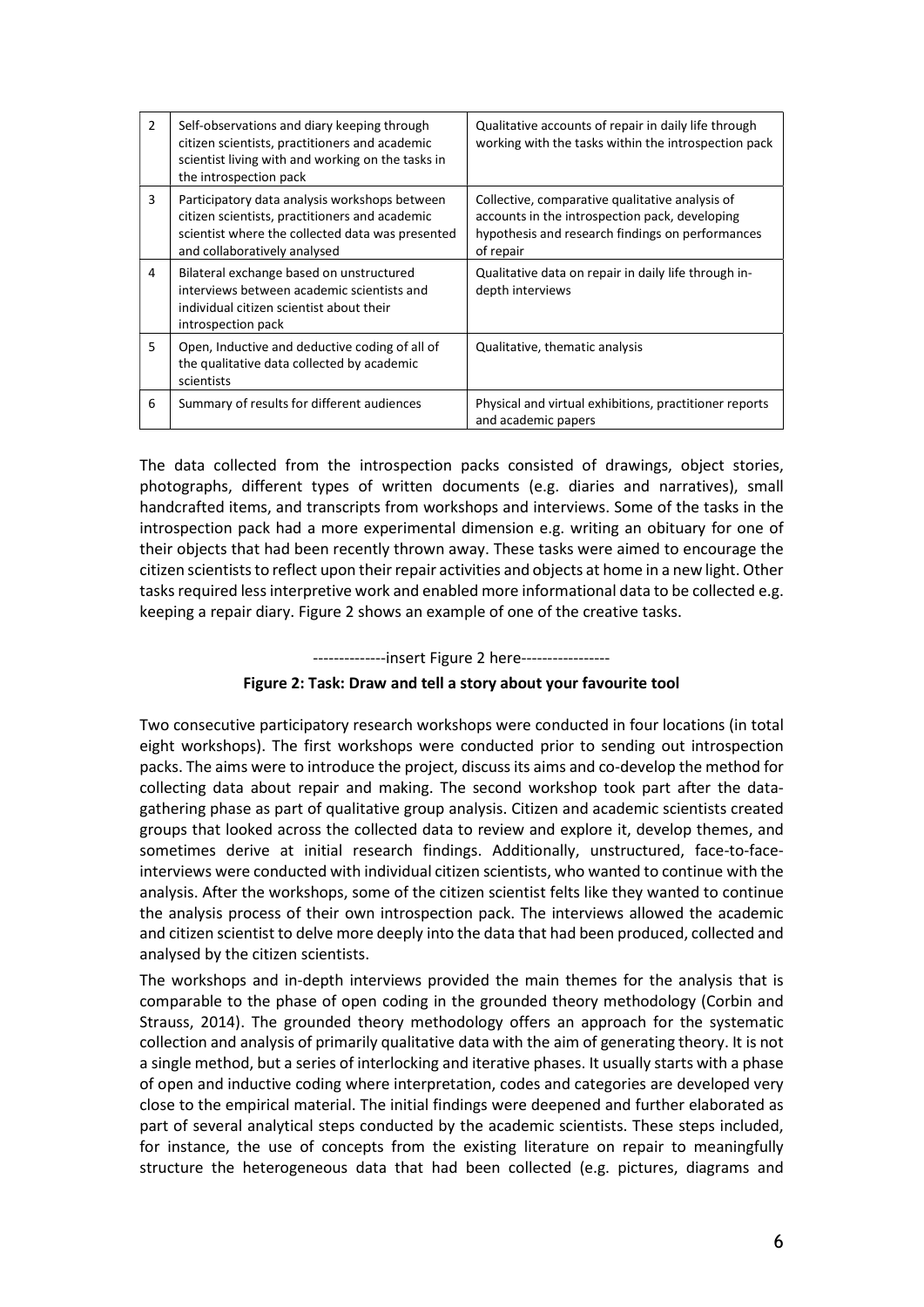stories). The insights presented in the paper are results derived from inductive and deductive coding of the research materials. They are presented in the next section.

### 4. Empirical findings

This section makes use of the empirical data on repair in people's homes derived from the citizen science project. First, we interrogate the different phases of repair, looking particularly at diagnosing (i.e. establishing that an object is in need of repair and identifying the defect), fixing (i.e. making time to look at the defect and repair the object), and integrating (i.e. integrating objects back into people's daily routines) objects. Drawing on the domestication literature, we are able to show how the adoption and use of objects in daily life is not finite but rather part of recurring processes. The integration of (repaired) objects into people's daily life is key to prolong an object's useful life. Second, we identify and examine different "restorative acts" (Gregson et al,. 2009:248) that emerge through interrogating several repair activities in everyday life. These are quick fixes, routine fixes, serious fixes, and repair projects. The aim of this section is to better understand how the different restorative acts relate to people's existing repair competences, daily life routines and readiness to integrate the repaired object back into daily life.

# 4.1 Diagnosing, fixing and integrating objects at home

# 4.1.1 Diagnosing objects

During the research process, it became apparent that repair activities often start way before people make their way to a toolbox. There are several daily activities in which people order (e.g. clothing in wardrobe), clean (e.g. surfaces on coffee machine), and use (e.g. cycle to work) objects. They provide moments in which objects get implicitly or explicitly prediagnosed i.e. assessing the aesthetics and functions of an object. The defect might make itself visible. The hole in the jeans has become too big to wear it. The broken handle of the frying pan makes cooking with it difficult. The tap in the garden has started to leak. These are only a few descriptions from the fieldwork but they start to illustrate how objects are moved (rather than placed) and re-interpreted (see domestication dimensions) from being able to use them as part of people's daily routine to making it more and more difficult to do so. As argued by Gregson et al. (2009:250), "objects are continually becoming in the course of their lives in the domestic. They are, then, neither finished nor inviolable forms at the point of production and acquisition". In the process, the value of the object can change from being functional to no longer being able to use it, increasing the likelihood people getting rid of the object. As highlighted by citizen scientist A,

"I had looked at my bike panniers. They had increasingly deteriorated due to the weather. They're not that old but I had left them outside on the bike in every type of weather. Where the pannier is attached to the bike, holes have formed on the edges. And then I thought, all right, I have to take them off and fix them" (citizen scientist A).

Our findings have shown that people often try to lengthen the time between diagnosing and fixing the object through quick fixes to be able to continue their daily routines. Not all objects break and then no longer can be used. Innovative ways to lengthen this time were identified during the workshops (e.g. using safety pins for holes in clothes). One of the citizen scientists called a safety pin his favorite tool. It seems that people live with quite a few quick fixes i.e. half fixes and half working objects around them. Until the point of intolerability is reached or there is a bit of spare time to fix the object or even have it fixed.

"I also do a lot of half fixes where I do something because I can still use it [object] but I have not actually repaired it. A quick solution… I do not have the time to properly repair it and just do it half-heartedly until it becomes so bad that I have to repair it" (citizen scientist B)

What becomes apparent is that phases of pre-diagnosing, diagnosing and fixing are somehow fluid. Jeans can be worn until holes become too big and people feel so irritated that they do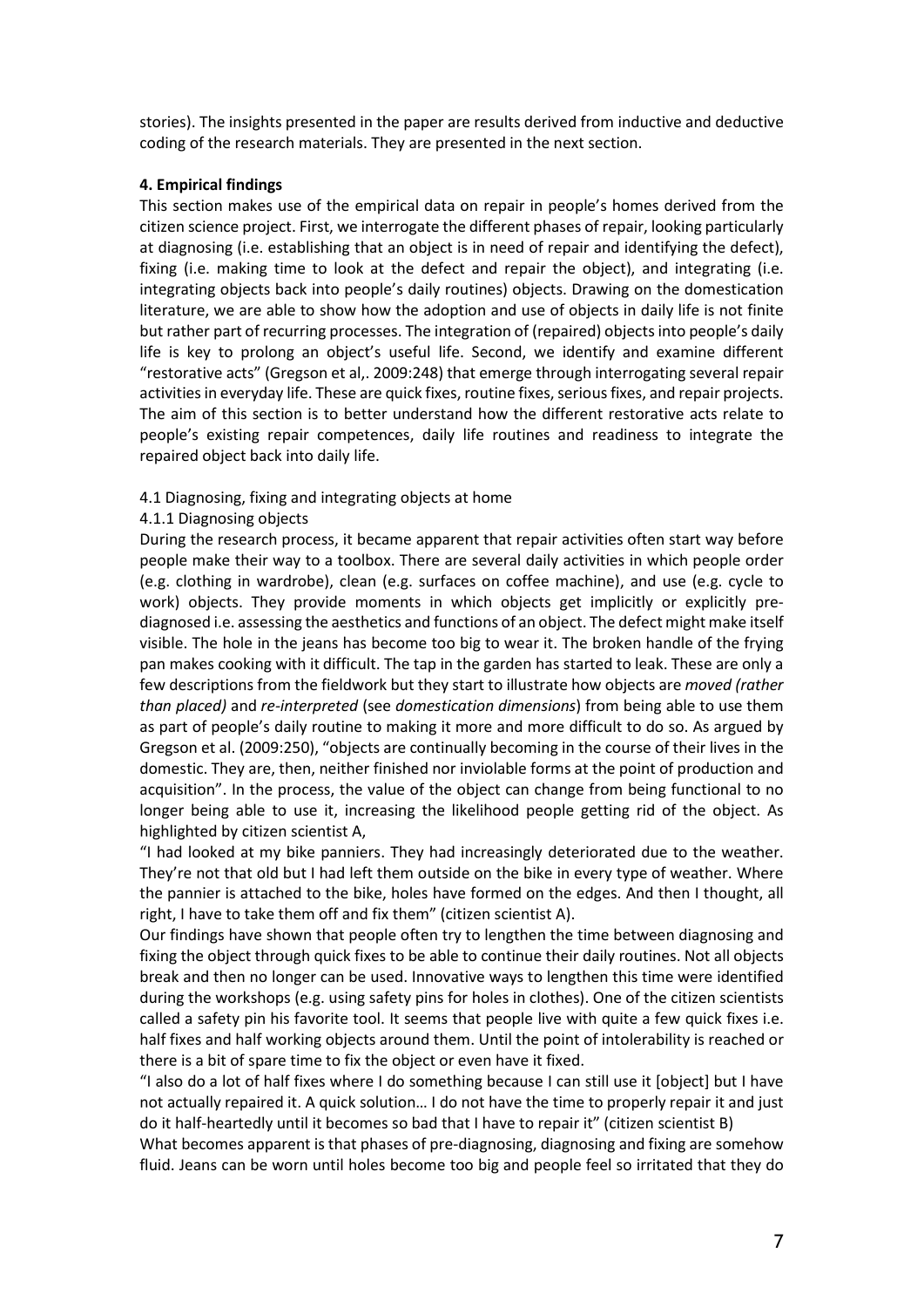something about it. Scanners/printers are just used for scanning if they no longer allow us to print something. A touch screen of a smartphone can still be used even if it has cracked (see Figure 3). What it means to use the object and its use-value gets re-interpreted whilst at the same time trying to keep it integrated in daily practices as long as possible.

### --------------insert Figure 3 here----------------- Figure 3: Citizen scientist C's current smartphone

Some of our objects get pre-diagnosed more regularly than others, depending on where they have been *placed* in the home. For instance, jeans get worn, washed and folded into the wardrobe. They are rotated through our homes and are regularly inspected. Other objects, such as, garden taps that have a more seasonal use get diagnosed far less often. The domestication of objects into people's homes does not seem to be a finite process. Objects that are in need of repair show that different domestication phases (i.e. placed (moved), interpreted and integrated) are re-enacted over time and influence the object's lifetime.

# 4.1.2 Fixing objects

Collaboratively analyzing the tasks during the participatory research workshops, it quickly became apparent that fixing objects sometimes is an integral part of people's daily lives. People regularly conduct routine fixes (such as sewing ripped trousers, gluing the soles of a shoe, and repairing a bike puncture). Keeping a monthly repair diary, citizen scientists were surprised how many objects they fix on a regular basis (see Figure 4, showing a repair calendar where the red stars = objects that broke on the day, green stars = objects that have been repaired on the day, and yellow stars = objects that have been maintained on the day). One of the citizen scientists argued,

### ---------------insert Figure 4 here-----------------Figure 4: Example of citizen scientist's repair calendar

"For a lot of people, there seems to be a smooth transition into repair… they start with one thing, e.g. you learn to adjust bicycle brakes, stick the sole back on your shoe or drill a hole into the wall and then, something else comes along that you fix… I think these life hacks are small steps into repairing objects" (citizen scientist D).

Although people fix objects, they do not necessarily consider these as repairs. Fixing objects often needs to be perceived as disrupting daily routines, for instance, requiring specific tools or taking time to be considered repair. For instance, citizen scientists debated about what types of tools are used to repair objects rather than enabling other types of domestic work,

"A pair of scissors can also be considered to be a tool to repair objects. I do not consider it to be a tool... for me… a tool is something different like a screwdriver… I wouldn't think of manual work [e.g. sewing a button on a shirt] when it comes to tools. Let's put it this way, as a craftsman, if you tell me 'bring a tool box' then I would never bring along a sewing box" (citizen scientist E).

Other routine fixes can consist of exchanging parts that are broken or missing, for instance, replacing a broken washer from the water sprinkler or changing a light bulb. These fixes depend on people getting or having the necessary spare part. People, who regularly repair objects, have a slight advantage (see Figure 5). They often have collections of spare parts at home and do not have the additional trip to the shop before fixing the object, drawing attention to the tools and spaces needed to do repair. It seems that the placement, interpretation and integration of objects within routine fixes somehow are fluid. People have existing tools in the home to fix objects (e.g. needle and thread) and have the competence to repair them. Moreover, spare parts are kept in the home (e.g. light bulbs) and people have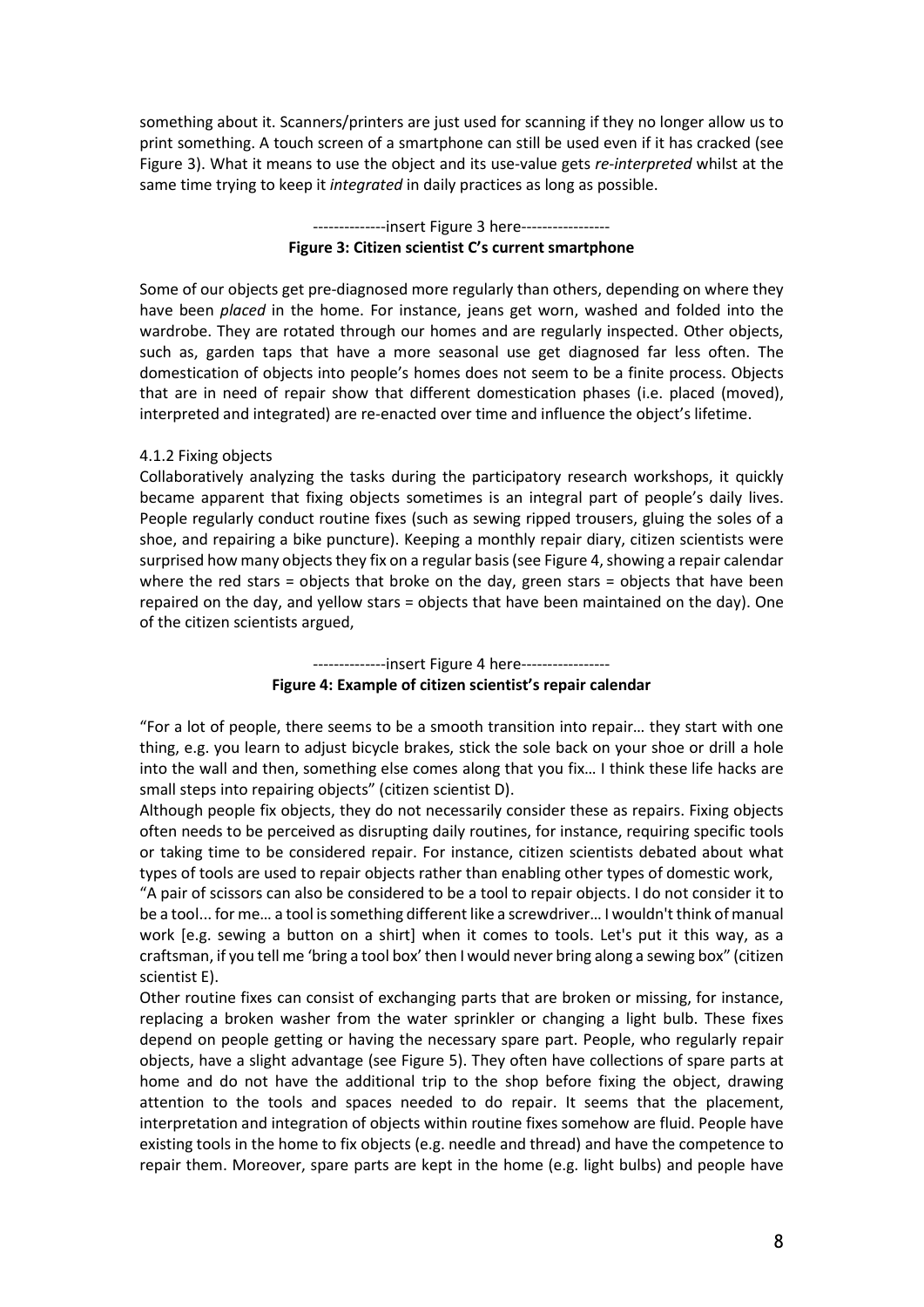existing places where they keep the object in need of repair (e.g. next to the washing machine) so that the fixing activities become part of people's daily routines.

# --------------insert Figure 5 here----------------- Figure 5: Citizen scientist G's bench to repair objects and store spare parts

Diagnosing can take time and even start to overlap with fixing. For example, the hobs on the electric oven can no longer be turned on. The oven needs to be opened up and specialist tools can help to identify the potential electrical problem. Most of the citizen scientists, who were regular fixers in Repair Cafés talked about ways to trace the diagnosing/ fixing process. They take pictures of each step and draw, for instance, electrical circuits to be able to identify the defect but also put the object back together once it has been repaired. Objects that need to be opened up can be "disrupting and intervening habitualized ways of doing particular activities" (Gregson et al. 2009:250). For example, food can no longer be cooked. Objects can no longer be integrated into people's routines, increasingly the likelihood of them losing their place in the home. These fixes can take days because people might need to buy the part and often require persistence, effort and competences as highlighted by citizen scientist F's story, "The tablet could no longer be charged. At the store, a sales assistant told me that I would not be able to get a replacement for the charger and therefore need to buy a new tablet. I could not believe it. I went home and looked up whether I could find a replacement charger on the Internet. A few days later, it arrived through the post. After charging the tablet, I realized the battery would no longer properly charge. I found a video that showed me how to repair it. I prepared the kitchen table and actually repaired the tablet" (citizen scientist F).

Such serious fixes can often take several days and sometimes costs people a lot of blood and sweat, diagnosing and fixing start to overlap, specialist tools might be required and spare parts might need to be bought. For some of the citizen scientists, diagnosing objects started from an early age. "You are so destructive. You always destroy things that I have bought", this is what citizen scientist H's mother used to say to him when he was curious about how the radio looked like from the inside. Other citizen scientists who are regular fixers in Repair Cafés went through some formal training, stressing the need for competences (e.g. Gregson et al. 2009; Dant 2010) to be able to interpret the object to be not broken beyond of repair and consider it 'normal' and not feel anxious to open it up and look for the defect. As argued by Dant (2010:103), "repair work… often develops in unpredictable ways" requiring a wide range of gestures, tools and competences and also emotional engagement. Self-efficacy has been a recurring theme for the citizen scientists, where the active engagement with objects is linked to pursuits of one's own capabilities.

Quick, routine and serious fixes can also turn into repair projects. Citizen scientist I (a highly skilled amateur repairer) has a collection of computer parts and power tools in his room that have not been functioning when he *acquired* them. Now, they are being fixed in stages. Most of them have become projects because rather than being integrated into his daily routines (e.g. working on the laptop), he likes to fix these objects, creating their own regular activities (i.e. tinkering with objects). Often he tries to fix one of the objects and after a while gets stuck because he runs into a fixing issue that he cannot solve. He puts the object to the side and tries it again a few days later. Sometimes one object becomes a spare part for another. It is this swapping of parts and rhythm of getting stuck and solving a problem that he enjoys. Graham and Thrift (2007:5) have suggested, "when things break down, new solutions may be invented".

These types of repair projects do not necessarily need to derive out of serious fixes. Some of the citizen scientists documented quick fixes that seem to have taken a life of their own. Deteriorating bars of a drying rack were either soldered back on or replaced by clotheslines, including some skillful knotting over long periods of time (see Figure 6). Jeans were stitched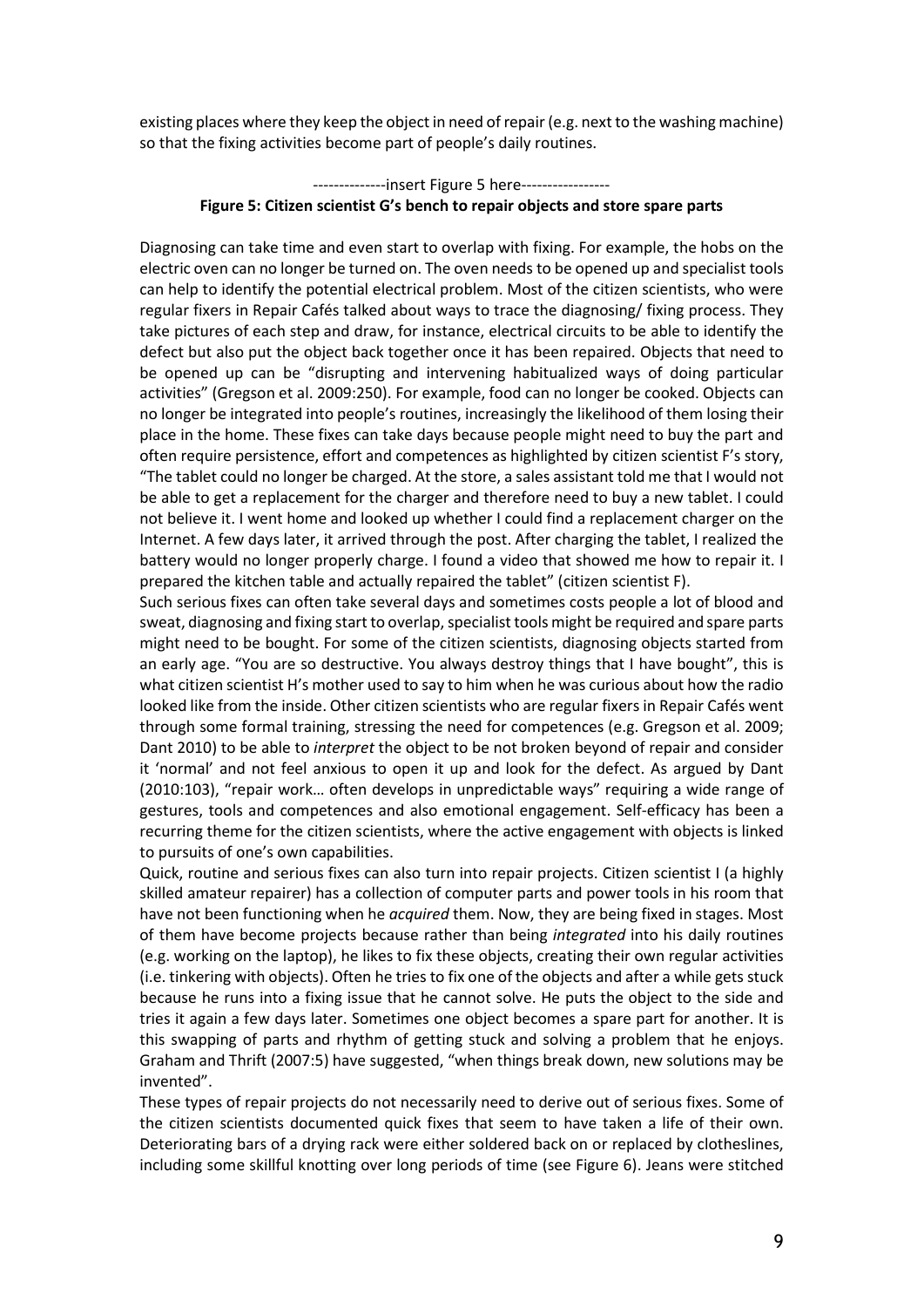up with patches and yarn several times to keep them alive for years. As argued by Gregson et al. (2009:267), such "refabrication" of an object can move it from "being an ordinary consumer object… to becoming a higher value object". These objects become repair projects that consist of regular cycles of fixing and using them i.e. tinkering with the object becomes as integral to people's daily life as using it.

### --------------insert Figure 6 here----------------- Figure 6: A drying rack that has become a repair project

# 4.1.3 Integrating and ridding objects

After the fixing phase, objects can potentially be *integrated* into people's daily routines (such as a fixed bike puncture allowing the person to cycle to work again). It becomes again an integral part of keeping daily practices alive. Such integrations are not necessarily a given and people sometimes get rid of recently repaired/ unrepaired objects. Citizen scientist J talked about an old typewriter that he had recently fixed,

"I could make a lot of small adjustments to improve the typewriter. I find it exciting to make these adjustments. But once I have repaired it, I don't know what to do with it. It would probably stand around and catch dust... I just enjoy seeing whether I can fix it" (citizen scientist J).

One of the citizen scientists argued that people sometimes have their objects fixed in Repair Café and rather than taking them back home, offer them for free to the organizers. They would say that they had already bought a replacement. Here, the need of the object to be able to perform daily routines often is greater than waiting for the object to be fixed. Rather than waiting for their broken hoover to be fixed, people sometimes buy new ones to continue their weekly hovering routines. One of the citizen scientists explained that people would not necessarily be unhappy if their object could not be fixed in the Repair Café. People were glad to know that someone with repair skills tried to fix it but also failed. As argued by citizen scientist K,

"I often see that most people are still thankful that someone else has taken the time to fix their object. Even if it is not fixed, they can dispose of it with a good conscience" (citizen scientist K).

Some of the citizen scientists regularly pre-diagnose and *acquire* objects that have been left on the street and auctioned on the Internet. These objects have therefore never been integrated into their daily lives. One example is citizen scientist I, who regularly auctions objects in need of repair for a small price in order to fix them. He has collections of computer parts and power tools that have been waiting to be repaired. Similarly, citizen scientist L has recently found a broken ladder on the street. He fell in love with it; it looked somehow "Italian" for him. Some objects in need of repair are newcomers to someone's home. Once the object is fixed, new practices need to be developed so that the object can be integrated into people's daily lives. In citizen scientist L's case, the ladder (even after fixing it) was too dangerous to be used by others. The example demonstrates that some objects do not really fully get repaired. Some functions might be recovered but not all. Although the loss of function might be considered to be a devaluation of the object, it does not necessarily mean that people get rid of it. People can alternate the use of the object and its functions and/ or make use of it as spare parts for another object in need of repair.

Along the described phases of repair, we have identified different acts of repair: quick fix, routine fix, serious repair and repair project. Within the literature on the sociology of repair some similar acts of repair have already been identified (Gregson et al., 2019). Still, our findings can advance some of the analytical work surrounding these acts of repair. We discuss similarities and differences between the existing work on repair and our findings in the next section.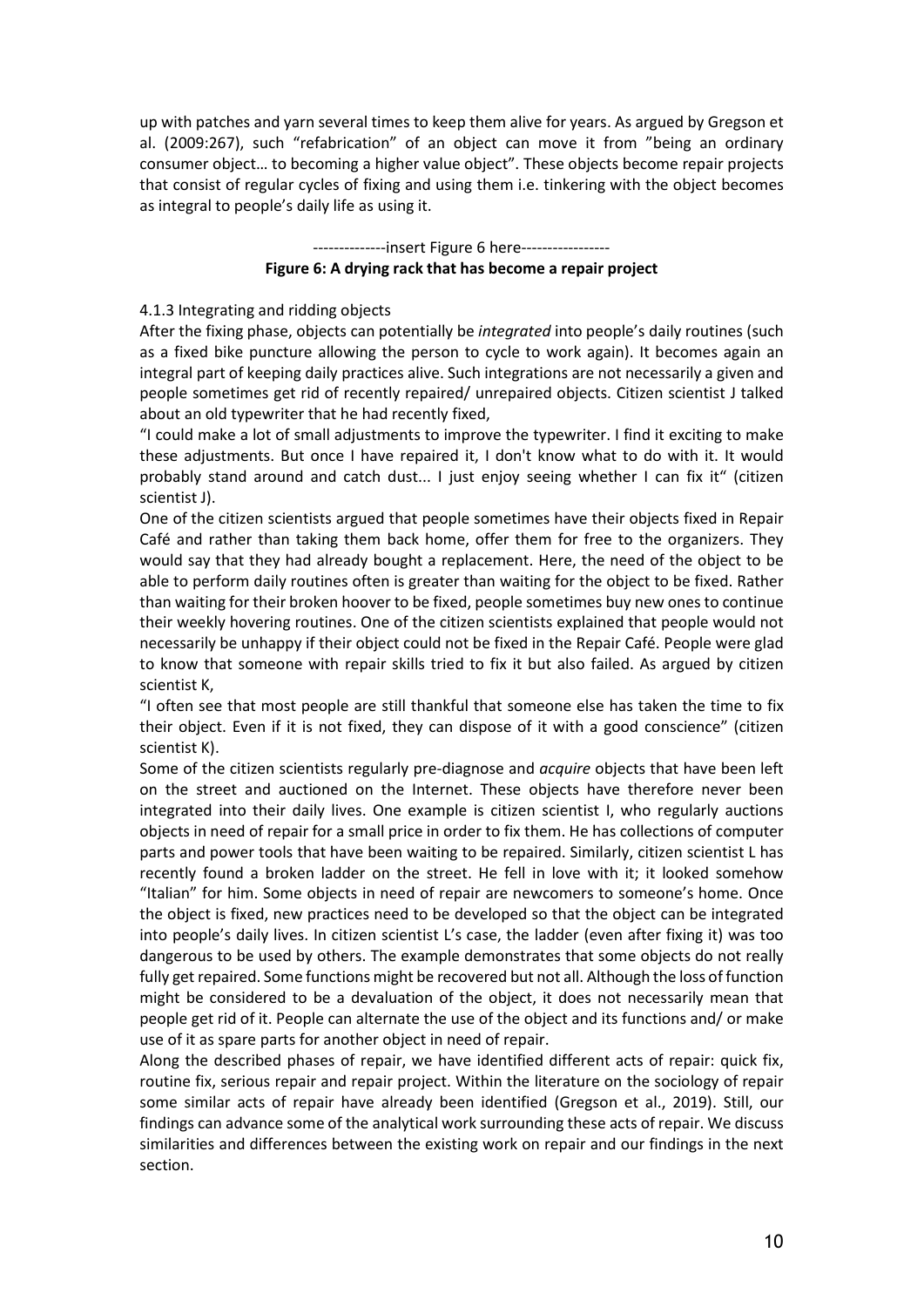## 4.2 From quick fix to repair projects: Restorative acts in everyday life

Gregson et al. (2009) have identified two distinctive modes of domestic repair: 1) quick-fix mask and 2) refabrication. Quick-fix masks are activities of repair that do not fully restore the object to its original function, aesthetic and purpose. Refrabrication not only restores the object to its original condition but also transforms it through making use of novel materials and developing additional purposes (Gregson et al. 2009). Gregson et al. (2009:267) have also shown how objects, "move between value regimes within the home; as a means to both devaluation as well as revaluation". Our findings draw attention to similar restorative acts i.e. quick fix and repair project. As part of our work, two additional acts have been identified: routine fix and serious fix. This section examines these restorative acts in more detail with the aim to better understand how they are linked to people's competences and existing daily routines and valuations of objects as part of these processes (see Table 2). Moreover, reflections are provided on the re-integration of repaired objects into people's daily life as it is considered to be a key element to prolong the useful life of objects.

|                       | <b>Acts of repair</b>                                                                                                                                                                                                                                                                   | <b>Competences</b>                                                                                                                                                                                           | <b>Routine live</b>                                                                                                                                                            | <b>Valuation of objects</b>                                                                                                                                                                                                                                                                                     |
|-----------------------|-----------------------------------------------------------------------------------------------------------------------------------------------------------------------------------------------------------------------------------------------------------------------------------------|--------------------------------------------------------------------------------------------------------------------------------------------------------------------------------------------------------------|--------------------------------------------------------------------------------------------------------------------------------------------------------------------------------|-----------------------------------------------------------------------------------------------------------------------------------------------------------------------------------------------------------------------------------------------------------------------------------------------------------------|
| <b>Quick fix</b>      | Easy diagnosis as defects<br>are often visible.<br>Diagnosis, fix and<br>integration processes are<br>often fluid.                                                                                                                                                                      | No need for<br>specialised repair<br>competences.                                                                                                                                                            | Often carried out to<br>be able to keep daily<br>routines going for as<br>long as possible.                                                                                    | There is a likely<br>devaluation of objects<br>(unless it develops into a<br>repair project).                                                                                                                                                                                                                   |
| <b>Routine</b><br>fix | Diagnosis, fix and<br>integration are often part<br>of everyday life. These<br>fixing activities are<br>regularly part of cleaning<br>and maintenance routines.                                                                                                                         | Some specialised<br>repair competences<br>that have become part<br>of daily routines.                                                                                                                        | Fixes often are part of<br>daily routines and<br>therefore have minor<br>influence on the<br>performance of daily<br>routines.                                                 | Object keeps its value as it<br>is being restored to its<br>original condition.                                                                                                                                                                                                                                 |
| <b>Serious fix</b>    | Diagnosis and fix are often<br>part of one process, as<br>defects might not be<br>visible and objects need to<br>be opened up. The fixing<br>process is often structured<br>by specific procedures<br>(e.g. taking pictures).<br>Specialized tools and spare<br>parts are often needed. | Several repair<br>competences are<br>needed for these<br>fixes. In addition, trust<br>in one's own abilities<br>that often derive from<br>early socialization<br>processes.                                  | The repair process<br>influences the<br>actualization of daily<br>routines and therefore<br>disrupts people's daily<br>life.                                                   | The valuation of the object<br>can depend on the<br>outcome of the repair:<br>Devaluation if it cannot be<br>fixed and keeping its value<br>if it is restored.<br>Revaluation is possible if<br>an object becomes a spare<br>part for another 'broken'<br>item. Repair activity can<br>become a repair project. |
| Repair<br>projects    | The fixing process can<br>often differ. The repair<br>process sometimes<br>becomes more important<br>than actually fixing the<br>object.                                                                                                                                                | Mix of repair<br>competences needed,<br>depending on the<br>repair project. In<br>addition to repair<br>competences, creative<br>thinking and time to<br>engage in longer<br>repair projects is<br>required. | Performances linked<br>to fixing the object<br>often become equally<br>important as fixing the<br>object to be able to<br>perform daily<br>routines. Disruptions<br>are minor. | Objects are likely to<br>become higher value items<br>over time. This value<br>creation is often not only<br>linked to restorative acts<br>but also creative ones.                                                                                                                                              |

#### Table 2: Acts of domestic repair

### 4.2.1 Routine fixes and serious fixes: Restorative acts

Repair used to be an inherent part of daily life in pre-industrial households, nowadays these activities have fallen into the background often due to the mass availability of objects. Nevertheless, our findings have shown that there are various forms of repair people still conduct but they seem to be somehow hidden in people's daily routines and have become. routine fixes. As shown in section 5.1, routine fixes can also be invisible for the actors themselves. As argued by Campbell (1987:24,26) people are not mere "dupes", who purchase"quantities of aesthetically uninspiring standardized products" but they put work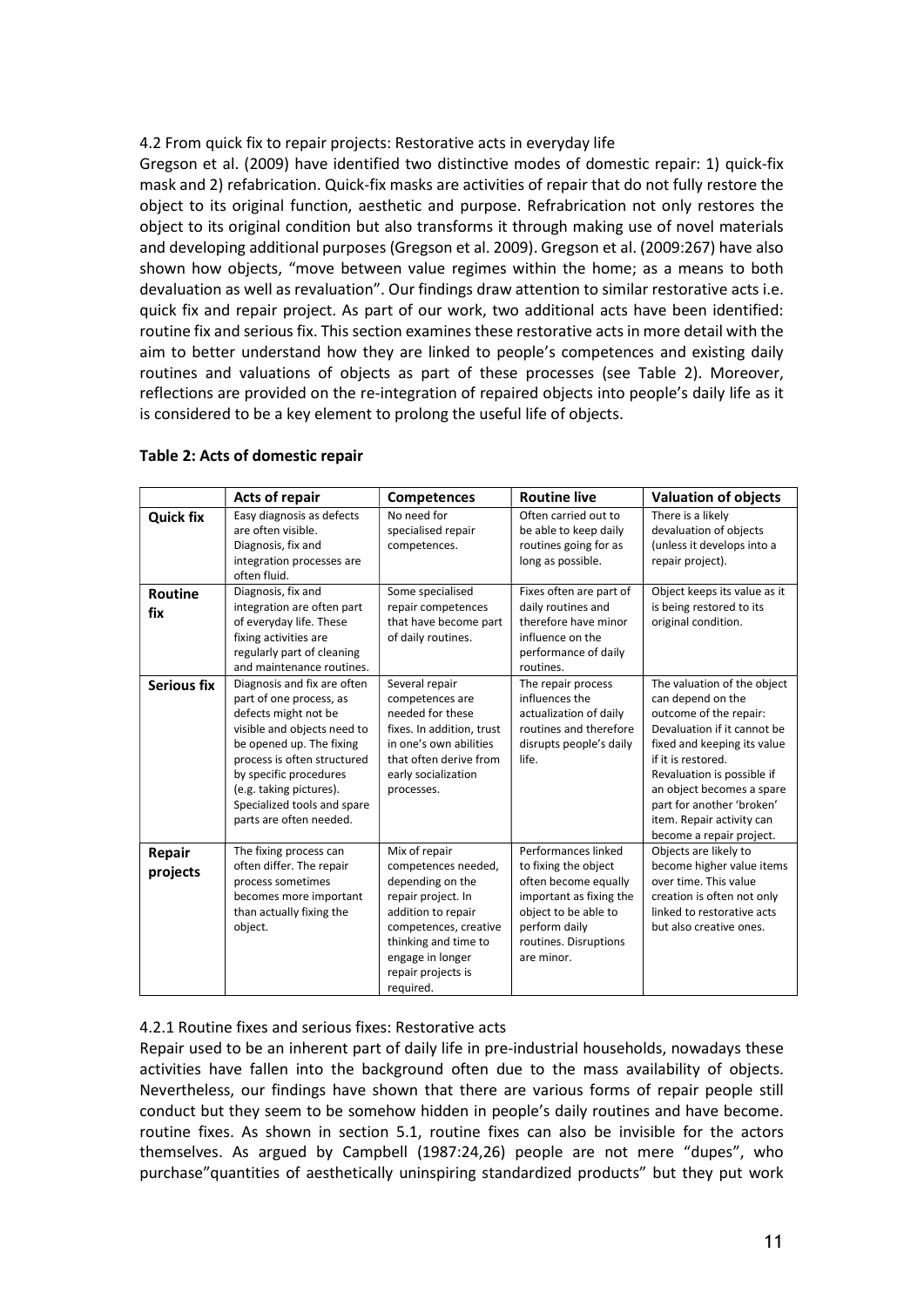into domesticating and maintaining these objects at home. Campbell (1987:23) has outlined the concept of "craft consumption" and describes it as an "activity in which individuals not merely exercise control over the consumption process, but also use skill, knowledge, judgment, love and passion to their consuming". Repair as craft consumption draws attention to existing everyday work that goes into repairing and maintaining objects in everyday life.

Serious fixes make apparent the amount of skills and competences that can go into fixing objects at home. Rather than being part of people's daily routines, such repairs disrupt people's daily lives as the repair takes time, resources and competences. Our findings show that such competences are often linked to years of tinkering with objects and/ or formal training programs. Dant (2010:1) has argued "the work of repair takes ingenuity in identifying the problem and then a wide range of skills and tools to make the object usable again". Our findings have also shown that in addition to competences, nerves, a fearlessness and literally blood and sweat go into repair work. Citizen scientists have talked about a perseverance to stick to a repair job that does not go well and bravery to just open objects that others would not look into. As highlighted by Dant (2010:3), "the work of repair does require a complex repertoire of gestures, a variable and responsive emotional tone, and a developed capacity for gathering knowledge of particular objects through all the senses". Through sometimes dismantling of objects, people can gain knowledge about them. This knowledge might not be enough to be able to repair the object but can create a material closeness to the object and its associated production process.

Investigating the defect within a broken object draws attention to people not purely using objects in daily life but rather taking a more active consumption role. The quasi-scientific approaches of creating drawings during serious fixes to better understand the object seems to put into question existing knowledge productions (e.g. what should be industry and common knowledge). This is not to say that these activities are necessarily acts of empowerment. It rather shows that the idea of a passive consumer, even when conducting inconspicuous everyday routines is being challenged. Moreover, objects can show a kind of resistance to be opened up, making it hard to fix them because the producer has, for instance, glued components together. Getting to know the inner life of objects has therefore got the potential of people starting to question how they are made and some producers impede domestic repair processes.

#### 4.2.2 Quick fixes and repair projects: Transformative acts

Gregson et al. (2009) has argued that quick fix masks can be socially problematic because this type of restorative act devalues the repaired object. The trace of damage to the object cannot be fully erased, increasing the likelihood of it being thrown away. Our findings have shown that devaluation of objects within quick fixes is not necessarily a given. The citizen scientists made use of the quick fixes to prolong the use of the quick fixed object before finding some time to fully repair it. For example, objects were taped together until a replacement part was bought to fully restore it. Other quick fixes can also turn into repair projects (see Figure 6, drying rack). These repair projects do not necessarily require specialized competences but rather a willingness to engage with objects. Spring and Araujo (2017:19,20) have argued "for a much richer notion of repair, one that encompasses a widespread, creative, innovative and reconstituting capability and sensibility, rather than a narrowly delineated process of restoring a given object". Here, repair is more than an object-related activity to restore functionality. Rather, it is also perceived as a form of empathic turning towards the world.

As part of repair projects, engagements with objects and performances linked to repair can become equally important as fixing the object back to its previous aesthetic and functions. It is not just about having a repaired object at the end but also the engagements with the object themselves are meaningful. During this process new functions for the object and associated value can be discovered. As argued by Houston and Jackson (2016:1411), people who repair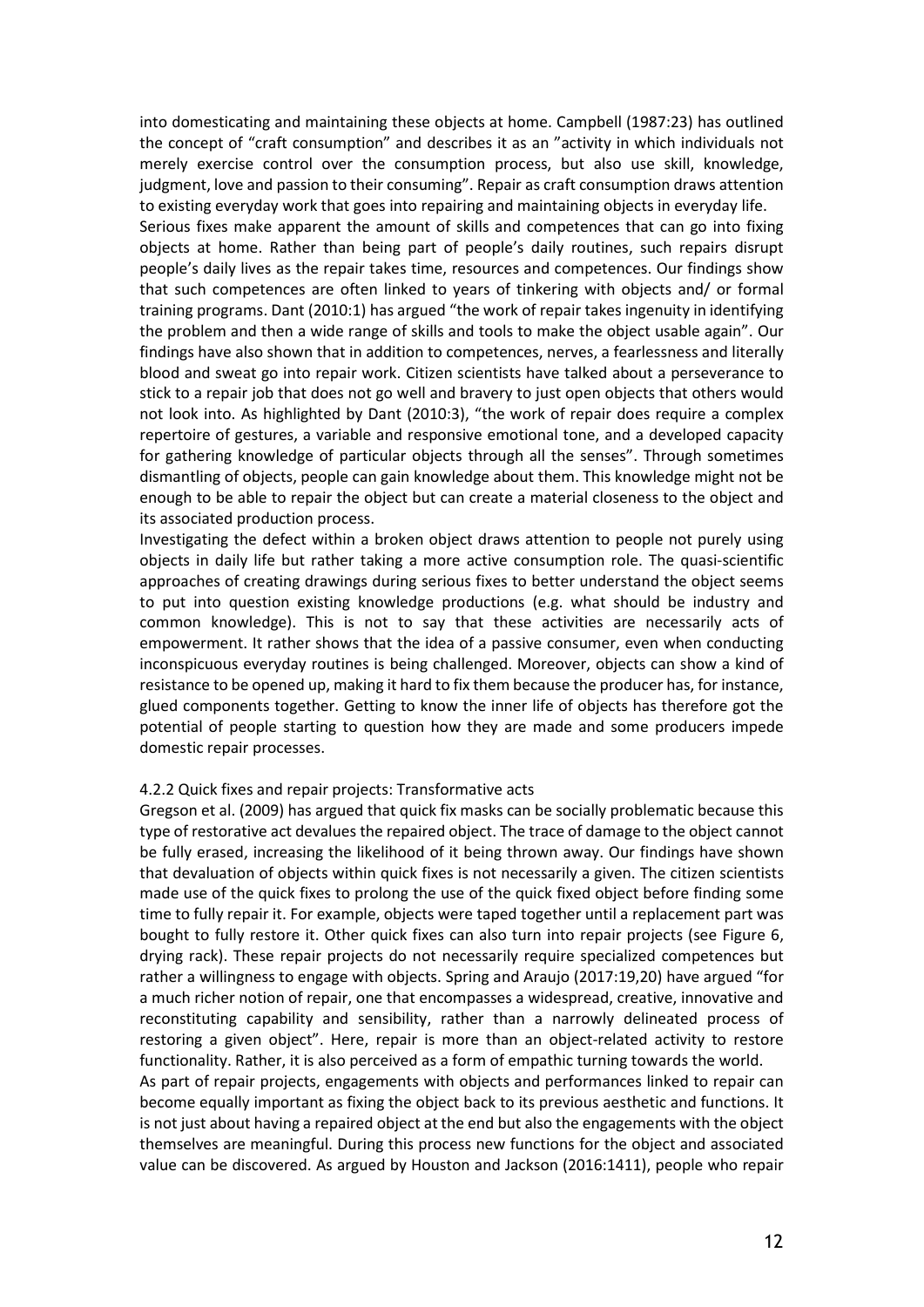it see it "as a form of valuing in and of itself". Working on the objects enables the material experience of one's own effectiveness and contributes to a multidimensional understanding of values and experiences linked to repair. Such values lie in people experiencing a sense of self-efficacy rather than purely in the revaluation and devaluations of objects when repairing them (as argued by Gregson et al. 2019).

Examining the activities of fixing collectives, Houston and Jackson (2016:1404) have made a case for reorienting "how we think about values, from static achievement or fixed set of affordances… towards a more fluid and emergent model that treats value as an active ongoing process". The linear value creation logic i.e. considering values as universal properties that assign the highest value to the finished and unused object is refuted by the fact that repair work on the object is rendered valuable by the citizen scientists. As part of these processes, objects are given personal value because of the energy, sweat and work that goes into fixing them. Repairs are not only seen as restoring the previous functionality of an object but also carrying out care and emotional work (Houston et al. 2016) and redefining its function at the same time. It is important to point out that not everyone will get as much meaning from fixing objects and feel up to the demands of creativity and perseverance. Still, the citizen scientists point to an empirical understanding of values in repair and linked objects that goes beyond the devaluation and revaluation of objects over time. Considering the valuation of objects as part of an ongoing process that is influenced by people using and engaging with them, has potentially wider sustainability significance, in particular, when thinking about the useful life of objects.

Wider sustainability implications become apparent through the empirical findings of this paper. The repairs of objects throughout their lifetime are acts that extend their useful life and contribute to a slower rate of consumption. Although serious repairs are no longer as widely practiced in daily life, what becomes apparent is that people still pend time to care for their objects at home in the form of more 'hidden' repair and maintenance work. This work is often connected to emotional engagements with the object that can be enhanced through 'getting' to know its inner life through repair activities. Rather than considering consumption to stop at the point of acquisition, an examination of repair in everyday life points to different consumption practices linked to objects and their lifetime such as caring, storing, keeping, opening up, and re-integrating. This paper contributes to creating a better understanding of these practices connected to object's lifetimes and sustainable consumption practices.

### 5. Conclusions

This paper examined the performance of repair at home and how people adapt, integrate, use and/ or reject objects in everyday life, drawing on the sociology of repair literature. Our empirical findings have shown that repair activities often follow particular phases, starting with the phase of pre-diagnosing/ diagnosing the object in need of repair, followed by the fixing process that is not always straightforward, and finally, if the fixing process was more or less successful, the re-integration of the object in everyday life. Different restorative acts become visible when examining these phases that draw attention to several acts of repair at home. These are quick fixes, routine fixes, serious fixes, and repair projects. These acts of domestic repair and associated processes of valuation and integration of objects might be of interest to scholars working on repair and the useful life of objects for several reasons.

First, examining in particular quick fixes and repair projects, our findings have shown that the performances of repair work can become equally important as restoring the object's functions. These findings substantiate Houston and Jackson's (2016:1411) argument that people who repair objects consider the act of reparing as a form of value "in and of itself". Working on the objects enables the material experience of one's own effectiveness and contributes to a multidimensional understanding and experience of value linked to repair. Self-efficacy has been a recurring theme during our fieldwork where the active engagement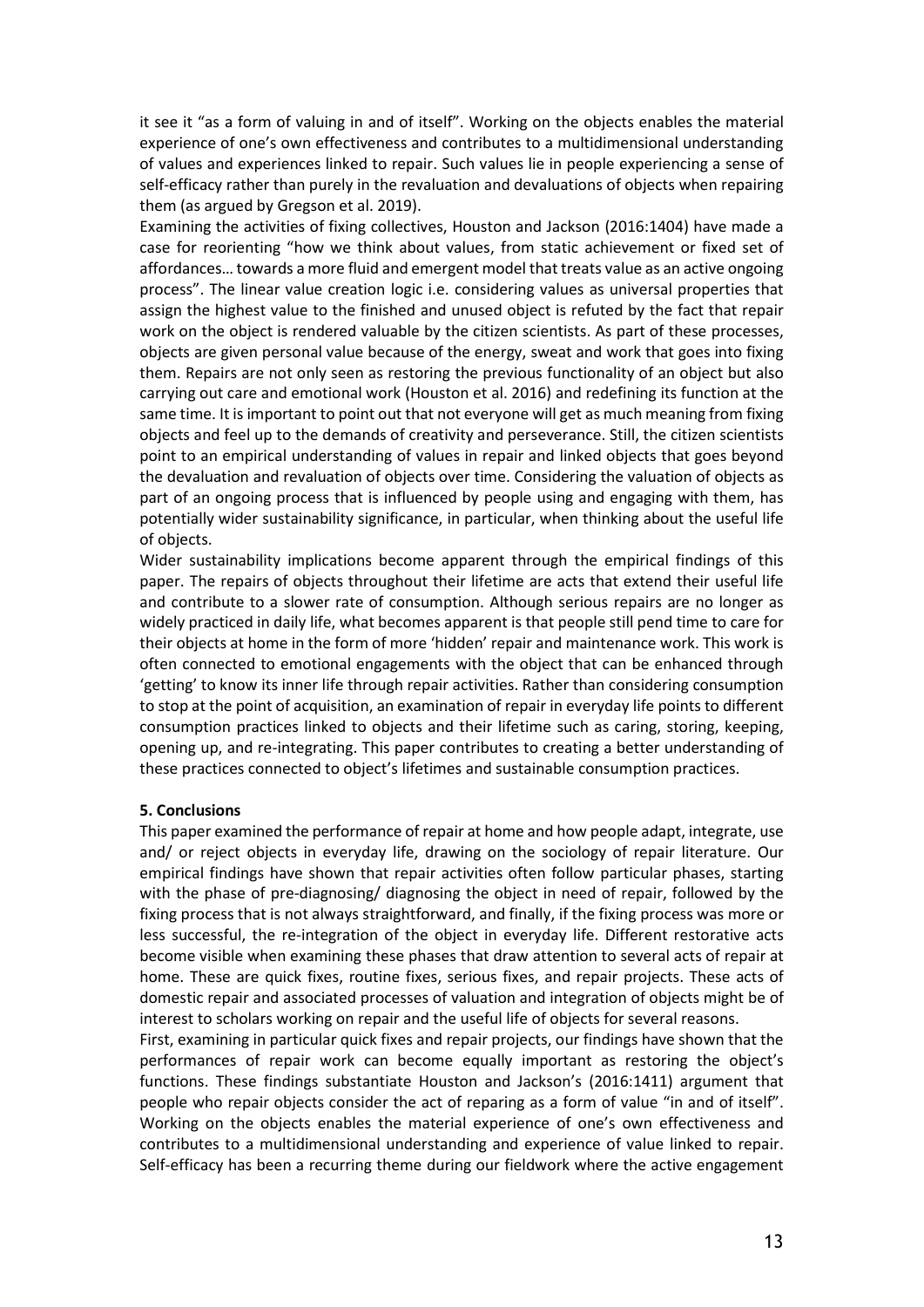with objects is linked to pursuits of people's own creative project. Although devaluation and revaluation of objects within acts of repair are important to consider (as argued by Gregson et al 2019), our findings have shown that the performances of repair work can become equally important as fixing the object's functions. Rather than objects as part of quick fixes being considered to be socially problematic, they can become part of repair projects where the fixing process is an integral part of the revaluation of the object. The value of the fixing process prolongs the useful life of the object. To make use of this finding within the work of Repair Cafés, a possible recommendation would be to draw as much attention to the repair process as to its outcomes when communicating about the workshops. This could be done by making the repair process prominent in the final outcomes of repair work i.e. through visible mending techniques (Maycraft, 2015).

Second, examining routines fixes and quick fixes, our analysis has shown that people fix quite a few objects in their daily life. These acts of repair are not necessarily considered to be a repair job because they are considered to fall under routine maintenance activities. It might be possible to suggest that these activities currently feel somehow hidden. These might not be serious fixes but they still require time, resources and care. In terms of recommendations for repair communities, notions of repair might need to be broadened to encourage closer links between routine fixes and serious fixes. It might be hard to imagine everyday life settings within current industrialized countries, where large numbers of people start to engage in serious fixes, practicing and learning the necessary competences to prolong the useful life of their objects at home. Nevertheless, increasing the visibility of routine fixes can serve as an entry point for people to take up serious repair. Through engaging, opening up and dismantling objects, people can gain knowledge about them. This knowledge might not be enough to be able to repair the object but rather draw attention to existing unsustainable production and consumption practices that frequently impede people to repair objects (McCollough, 2009).

Third, our empirical findings have shown that research studies concerned with the prolonging of an object's useful life need to look beyond individual moments of production and acquisition. Jackson (2014:227) has argued that "maintenance and repair constitute crucial but vastly understudied sites", pointing towards the often "productivist bias" when scholars have studied production and consumption cycles. We would argue that the interrelations between these moments are as important to understand than different acts of repair. Drawing on the domestication approach, we have shown how the adoption and integration of objects in daily life is not finite but rather a recurring process. The integration of fixed objects in people's everyday life is not always a given but a key aspect when examining how to prolong the useful life of objects. Studies have started to emerge that try to better understand ridding and keeping practices related to objects in people's homes (Gregson et al., 2019; Woodward and Greasley, 2015), our findings show that integration processes linked to repair deserve further attention in future studies of sustainable consumption.

Considering that the citizen scientists were made up of visitors and repairers derived from existing making and repairing communities, it might be questionable to assume that many people will feel up to the demands of time, creativity and perseverance associated with domestic repair. Still, citizen science projects, such as this one, can open up discussions about how repair at home and within community workshops embody new ways of thinking about and acting upon sustainable consumption issues. The acts of repair – from quick fixes to repair projects – demonstrate that alternative narratives and practices of care, self-efficacy and valuations of objects exist. These practices and narratives do their part in re-imagining existing linear systems of consumption and production. This re-imagining of linear systems point towards the need for further work on repair, in particular, explorations concerned with studying the wider transformative potentials of repair. This work might also need to build an understanding of how existing production patterns impede and/ or enable domestic repair.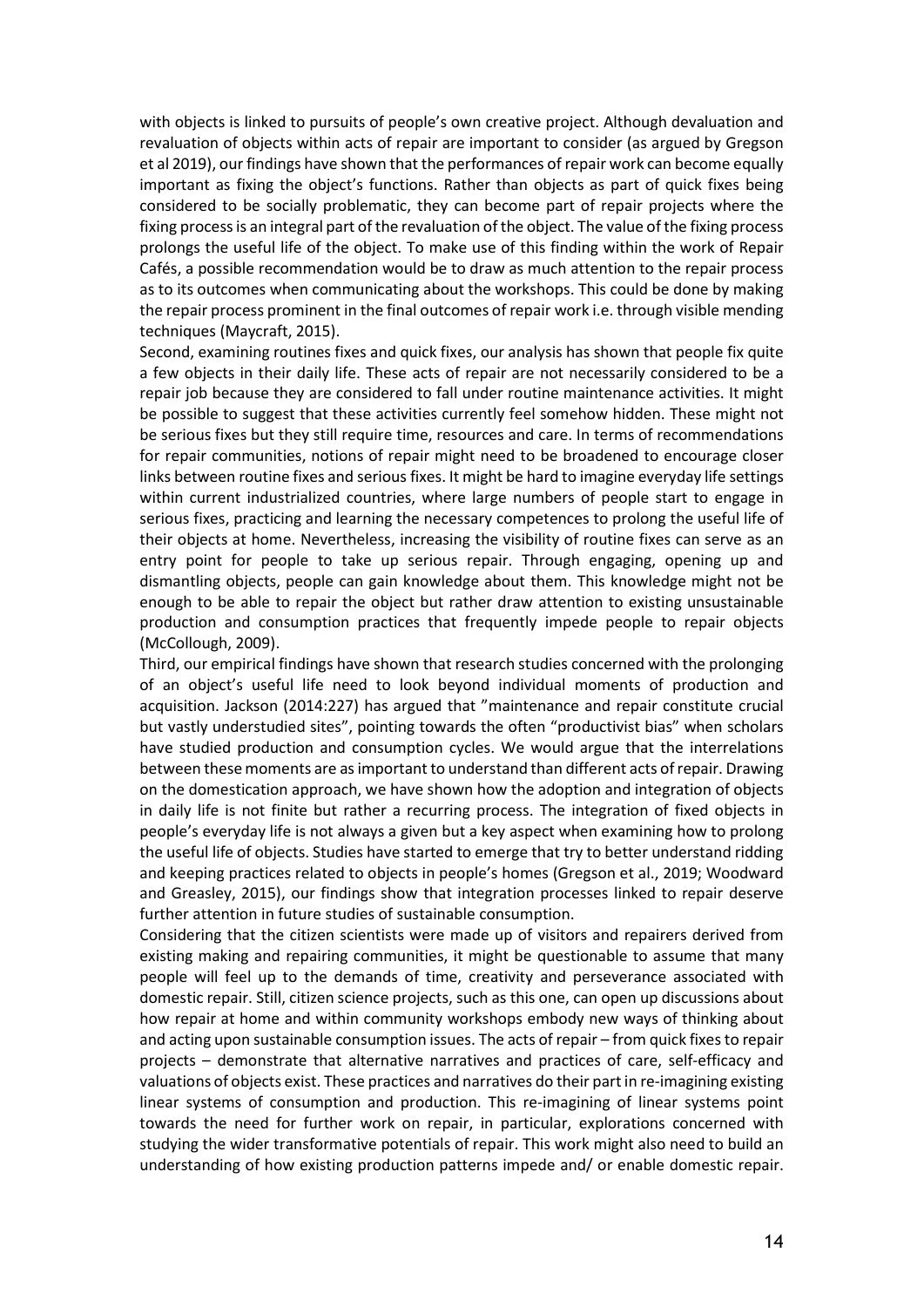The limitations of this research include that the data analysis for this paper mainly focused on repair at home rather than studying the interrelations between visiting a Repair Café and/or Makerspaces and repairing objects. Future work could study these interrelations to build a better understanding of how visiting a workshop influences (or not) people's repair activities at home, potentially creating more sustainable consumption patterns through creating less waste.

## Acknowledgements:

The research presented here is part of the transdisciplinary citizen science project "REPARA / KUL / TUR" [cultures of repair] and the junior research group "OHA – Obsolescence as a challenge for sustainability". REPARA/KUL/TUR runs from September 2017 to December 2020 and is funded by the Federal Ministry of Education and Research as part of the Citizens Research funding area. The interdisciplinary researcher group OHA is funded from 2016 to 2021 by the Federal Ministry of Education and Research within the framework of the Research for Sustainability programme.

# References

Bakker, C., den Hollander, M., van Hinte, E., lstra, I., 2014. Products that Last - Product Design for Circular Business Models. TU Delft.

Bix, A., 2009. Creating "Chicks Who Fix": Women, Tool Knowledge, and Home Repair, 1920– 2007. Women's Studies Quarterly. 37, 38-60.

Campbell, C., 2005. The Craft Consumer. Culture, craft and consumption in a postmodern society. Journal of Consumer Culture. 5(1), 23-42.

Carr, C., 2017. Maintenance and repair beyond the perimeter of the plant: linking industrial labour and the home. Transactions of the Institute of British Geographers. 42, 642-654.

Chapman, J., 2005. Emotionally Durable Design: Objects, Experiences and Empathy. Sterling: Earthscan.

Corbin, J., Strauss, A., 2014. Basics of Qualitative Research - Techniques and Procedures for Developing Grounded Theory. Fourth Edition. Sage Publications.

Dant, T., 2010. The Work of Repair: Gesture, Emotion and Sensual Knowledge. Sociological Research Online. 15(3).

Dewberry, E., Saca, L., Moreno, M., Sheldrick, L., Sinclair, M., Makatsoris, C., Charter, M., 2016. A landscape of repair. In: Proceedings of the Sustainable Innovation 2016. Circular Economy Innovation and Design. Towards Sustainable Product Design, The Centre for Sustainable Design, University of the Creative Arts, Epsom, Surrey, UK. 76–85.

Dickel, S., Franzen, M., 2016. The Problem of Extension revisited. New Modes of Digital Participation in Science. Journal of Science Communication. 15(1), 1-17.

Errazuriz, T., 2019. 'Till Death Do Us Part': The Making of Home Through Holding onto Objects. In: Martinez, F., Laviolette, P. Ed. Repair, Brokenness, Breakthrough. Ethnographic Responses. Berghahn. 1-45.

Flick, U., von Kardoff, E.,Steinke, I., 2004. A Companion to Qualitative Research. Sage Publications.

Gaver, W., 1999. Design: Cultural probes. Interactions: New Visions of Human-Computer Interaction. ACM Inc., Danvers. MA.

Gaver, W., Boucher, A., Pennington, S., Walker, B., 2004. Cultural probes and the value of uncertainty. Interactions. 11(5),5356.

Graham, S., Thrift, N., 2007. 'Out of order: Understanding repair and maintenance. Theory, Culture and Society. 24, 1–25.

Graziano, V., Trogal, K., 2017. The politics of collective repair: examining object-relations in postwork society. Cultural Studies. 31(3), 634-658.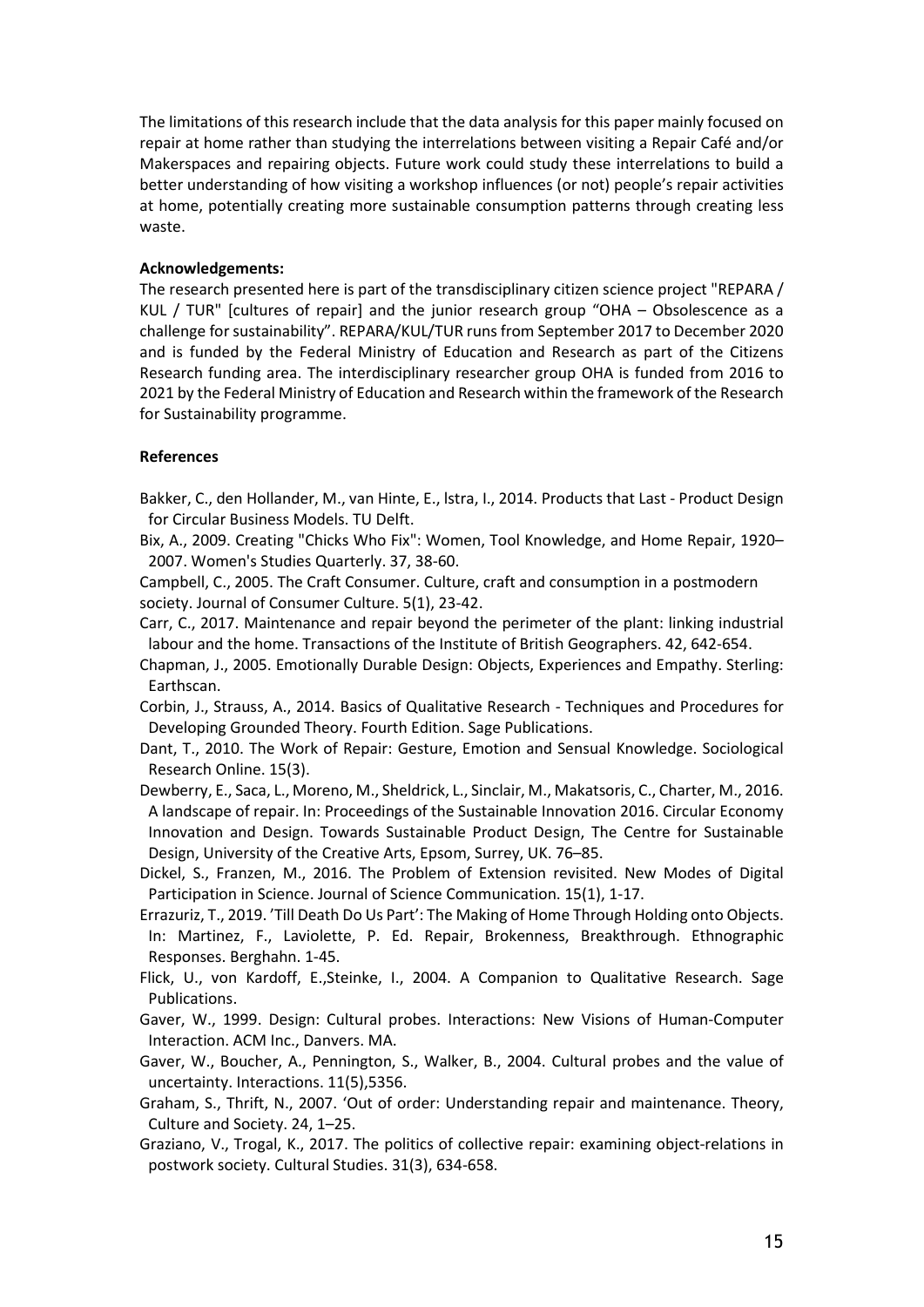- Gregson, N., Metcalfe, A. & Crewe, L., 2009. Practices of object maintenance and repair: how consumers attend to consumer objects within the home. Journal of Consumer Culture 9:248- 272.
- Haddon, L., 2011. Domestication Analysis, Objects of Study and the Centrality of Technologies in Everyday Life. Canadian Journal of Communication. 36(2), 311–323.
- Henke, C.R., 2000. The Mechanics of Workplace Order: Towards a Sociology of Repair. Berkley Journal of Sociology. 44, 55-81.
- Houston, L., Jackson, S. J., Rosner, D., Ahmed, S.I., Young, M., Kang, L., 2016. Values in Repair. In: Proceeding CHI'16 ACM.
- Houston, L., 2019. Mobile Repair Knowledge in Downtown Kampala: Local and Trans-local Circulations. In: Strebel, I., Bovet, A., Sormani, P., Eds. Repair Work Ethnographies. Palgrave Macmillian, Singapore. 129-160.
- Isenhour, C., Reno, J., 2019. On Materiality and Meaning: Ethnographic Engagements with Reuse, Repair & Care. Worldwide Waste: Journal of Interdisciplinary Studies. 2(1), 1.
- Jackson, S. J., 2014. Rethinking Repair. In: Tarleton G., Boczkowski, P. J.,, Foot, K. A., Eds. Media Technologies: Essays on Communication, Materiality, and Society. MIT Press, Cambridge, USA. 221-240.
- Jackson, S. J., 2019. Repair as Transition: Time, Materiality, and Hope. In: Strebel, I., Bovet, A., Sormani, P., Eds. Repair Work Ethnographies. Palgrave Macmillian, Singapore. 337-347.
- Jackson, S., Kang, L., 2014. Breakdown, obsolescence and reuse: HCI and the art of repair. In: Proceedings of the SIGCHI Conference on Human Factors in Computing Systems, New York: ACM.
- Keiller, S., Charter, M., 2014. A study of member motivations and activities in Hackerspaces and Repair Cafés. In: Proceedings of 19<sup>th</sup> International Conference on Sustainability Innovation. 125-138.
- Laegran, A., 2005. Escape Vehicles? The Internet and the Automobile in a Local-Global Intersection. In: Oudshoorn, N., Pinch, T., Eds. How Users Matter. The Co-construction of Users and Technology. Cambrige, MA: MIT Press.
- Lie, M., Sørensen, K. H., 1996. Making technologies our own? Domesticating technology into everyday life. In: Lie, M., Sørensen, K. H., Eds. Making technologies our own? Domesticating technology into everyday life. Oslo: Scandinavian University Press. 1-30.
- Maller, C., 2015. Understanding health through social practices: performances and materiality in everyday life. Sociology of Health and Illness. 37(1), 52-66.
- Martínez, F., 2017. Waste is not the end. For an anthropology of care, maintenance and repair. Social Anthropology. 25, 346-350.
- Maycroft, N., 2015. A culture of visible mending: improvisation, or bodging the job? In: PLATE: Product Lifetimes and the Environment, June 17-19, 2015, Nottingham Trent University, UK.
- McCollough, J., 2009. Factors impacting the demand for repair services of household products: the disappearing repair trades and the throwaway society. International Journal of Consumer Studies, 33(6), 619-626.
- McLaren, D. P., 2018. In a broken world: Towards an ethics of repair in the Anthropocene. The Anthropocene Review. 5, 136-154.
- Oudshoorn, N., Pinch, T., eds. 2005. How Users Matter. The Co-construction of Users and Technology. Cambridge, MA: MIT Press.
- Rapport, N., 2007. An Outline for Cosmopolitan Study: Reclaiming the Human through Introspection. Current Anthropology 48:2, 257-283.
- Ratto, M., Boler. M., 2014. DIY citizenship. Critical making and social media. Cambridge: The MIT Press.
- Richter, A., Turrini, T., Ulbrich, K., Mahla, A., Bonn, A., 2016. Citizen Science Perspektiven in der Umweltbildung. In: Bittner, A., Pyhel, T., Bischoff, V., (Hrsg.)